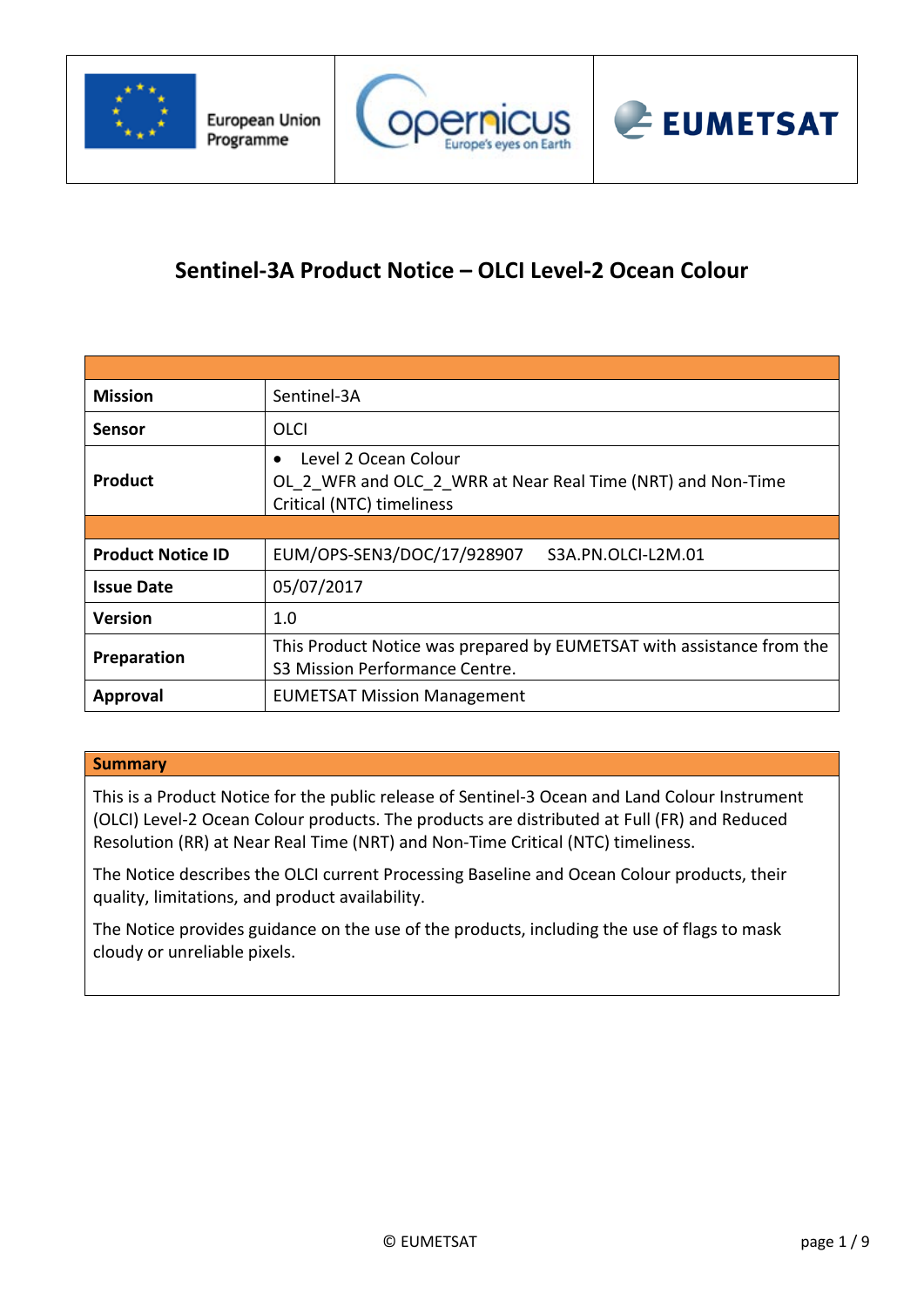





| <b>Processing Baseline</b> |                                                                        |
|----------------------------|------------------------------------------------------------------------|
| <b>Processing Baseline</b> | <b>IPF Processing Baseline: 2.16</b><br>$\bullet$                      |
| <b>IPFs versions</b>       | OL1 IPF version: 06.07<br>OL2 IPF version: 06.10<br>PUG version: 03.29 |

| <b>Current Operational Processing Baseline</b> |                    |                                                                  |  |  |  |  |  |  |
|------------------------------------------------|--------------------|------------------------------------------------------------------|--|--|--|--|--|--|
| <b>IPF</b>                                     | <b>IPF Version</b> | In operations since                                              |  |  |  |  |  |  |
| OL <sub>1</sub>                                | 06.07              | NRT mode: 05/07/2017 13:10 UTC<br>NTC mode: 05/07/2017 13:10 UTC |  |  |  |  |  |  |
| OL <sub>2</sub>                                | 06.10              | NRT mode: 05/07/2017 13:10 UTC<br>NTC mode: 05/07/2017 13:10 UTC |  |  |  |  |  |  |
| <b>PUG</b>                                     | 03.29              | NRT mode: 05/07/2017 13:10 UTC<br>NTC mode: 05/07/2017 13:10 UTC |  |  |  |  |  |  |

# **Status of the Processing Baseline**

The current Processing Baseline for Sentinel-3A OLCI Level-2 Ocean Colour products is v2.16 as deployed in the Marine Centre on  $5<sup>th</sup>$  July 2017. The summary of Level 1 product quality is first discussed with impact on Level 2 products (for more details, please refer to OLCI Level-1 Product Notice for the Processing Baseline v2.16). Level 2 product quality status next follows.

Information on the Sentinel-3 OLCI Level 2 Ocean Colour products can be found on [EUMETSAT](http://wwwc.eumetsat.int/website/home/Data/CopernicusServices/Sentinel3Services/OceanColour/index.html)  [website,](http://wwwc.eumetsat.int/website/home/Data/CopernicusServices/Sentinel3Services/OceanColour/index.html) including links to the OLCI Level 2 Algorithm Theoretical Basis Documents and the Sentinel-3 OLCI Marine Handbook.

# **Level 1 Product Summary:**

#### • **Radiometric Calibration**

- o OLCI radiometric model uses data from OLCI in-flight radiometric calibrations with the nominal solar diffuser since April 2016. The model is based on radiometric gain coefficients at a reference date and a long-term evolution model.
- o OLCI absolute radiometry has a positive bias of up to 2 to 3 percent, varying with spectral bands and higher in band Oa21 (1020nm). Actions are in place to achieve OLCI radiometric compliancy (2% absolute accuracy < 900 nm, [S3 MRTD, 2011\)](https://sentinel.esa.int/documents/247904/1848151/Sentinel-3-Mission-Requirements-Traceability).
- o OLCI radiometric temporal behaviour is stable. The accurate evolution model has been developed using new OLCI solar diffuser relative Bidirectional Reflectance Distribution Function developed in flight using Sentinel-3A yaw manoeuvres.

# • **Spectral Calibration**

- o OLCI spectral model accuracy meets the mission requirements [\(S3 MRTD, 2011\)](https://sentinel.esa.int/documents/247904/1848151/Sentinel-3-Mission-Requirements-Traceability).
- o OLCI spectral response information is provided in a separate note (S3A [OLCI SRF, 2016\)](http://www.eumetsat.int/website/wcm/idc/idcplg?IdcService=GET_FILE&dDocName=PDF_S3_OLCI_spectral_response&RevisionSelectionMethod=LatestReleased&Rendition=Web). OLCI SRF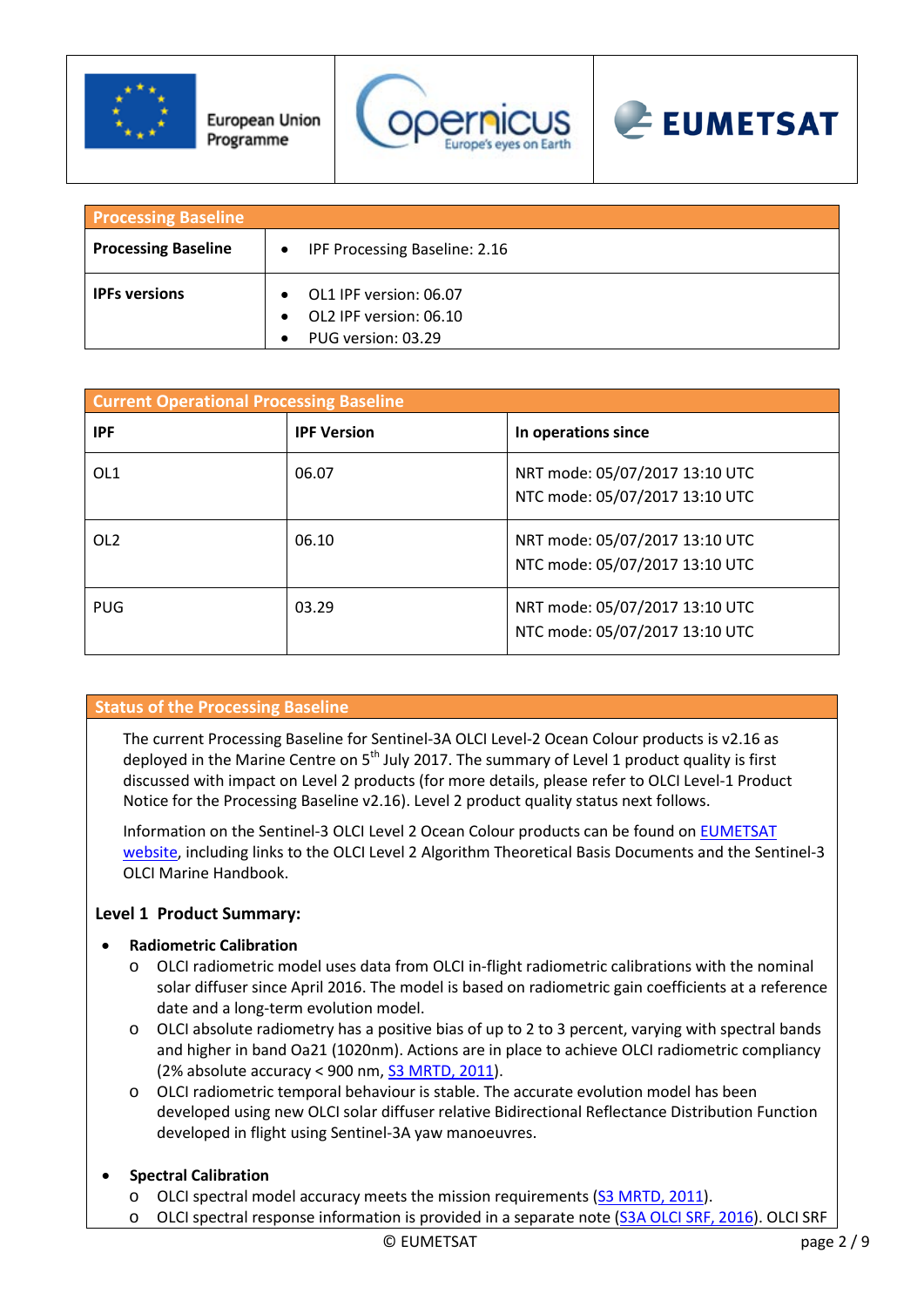





datasets are given in section 7 of this document.

# • **Geometric Calibration**

o OLCI geolocation accuracy meets the mission requirements in terms of global RMS value (< 0.5 pixel RMS according to **S3 MRTD, 2011**). Monitoring using Landsat ground control points shows that the geolocation accuracy varies per camera. Along track accuracy of camera 3 is slightly above 0.5 pixel RMS.

# **Level 2 Products:**

# • **OLCI product contents**

- o All OLCI standard products are available.
- o Per-pixel error estimates in the products should not be used, they have not been validated (some products do not contain per-pixel error estimates, like T865, A865 and PAR).
- o All OLCI standard products are available in Full Resolution (300 m) and Reduced Resolution (1.2 km).
- o All OLCI standard products are available in NRT and NTC timeliness.

# • **Pixel classification and flagging**

- o OLCI pixel classification, and particularly cloud flagging, has been significantly improved for this Processing Baseline. The cloud flagging applies a neural network trained with manually classified pixels and an optimised pixel classification logic. In general, the cloud flagging is clear sky conservative.
- o It is recommended that the users apply the flag combinations listed in Table 1 to mask cloudy or unreliable pixels for the individual products. This pixel masking is advised for any automated analyses aside from manual scene and pixel inspections. All flags are available in the Level 2 products.
- o All product status information provided in this Note is based on validations using the recommended flag combinations.

#### • **Open Water products – Water Leaving Reflectances (Oa\*\*\_reflectance)**

- o OLCI Water Leaving Reflectances in the VIS bands mostly meet S3 Mission Requirements (S3 MRTD excerpt, 2011) at averaged global and temporal scales. Reflectances have been validated with in situ measurements and through inter-comparisons with other missions. The results however also show significant spatial and time variability of the quality.
- o OLCI VIS Water Leaving Reflectances in comparison with in situ measurements show average Relative Percent Differences (RPD) of the order up to 3% for bands 412-665nm and 6% at 400nm, absolute RPD (|RPD|) of up to 30%, and Root Mean Squared Error (RMSE) of up to 0.006 in reflectance [dimensionless].
- o OLCI VIS Water Leaving Reflectances match other missions' data on average within 5% in the range between 412 and 560nm in open ocean and turbid waters, in corresponding bands. There are however potential seasonal trends in comparisons.
- o Water Leaving Reflectances have been validated using
	- in situ measurements from the AERONET Ocean Colour sites,
	- in situ MOBY and BOUSSOLE measurements (verification),
	- contemporaneous ocean colour products from MODIS-Aqua and VIIRS-SNPP,
	- MERIS-Envisat climatology, courtesy of NASA's Ocean Biology Processing Group,
	- GlobColour multi-sensor 10 year climatology, courtesy of ESA's GlobColour project.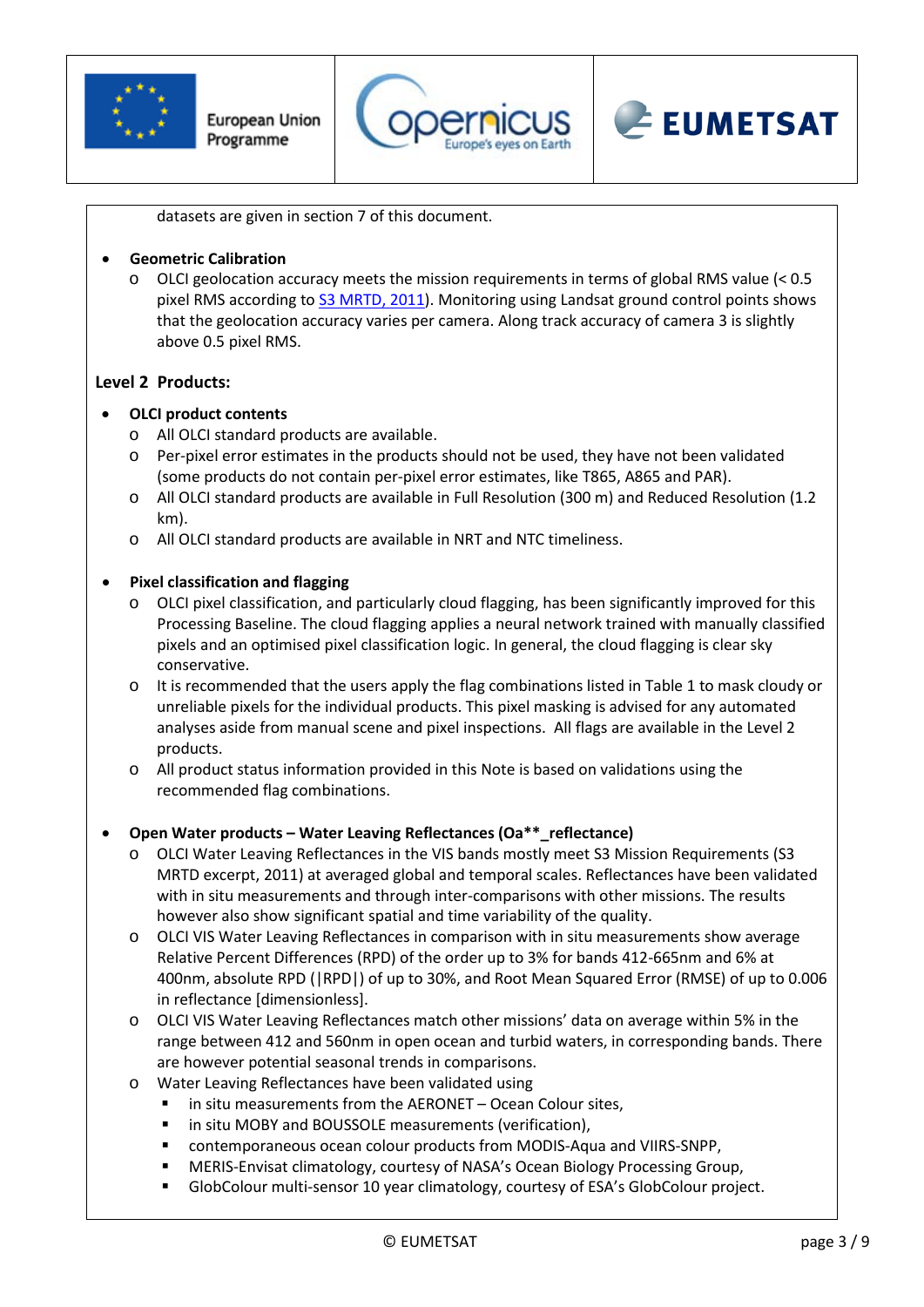



# EUMETSAT

| <b>Product names</b>                                                | <b>Products</b>                                    | <b>Common flags</b>                                                                                            | <b>Processing chain</b><br>flags                                                                | <b>Product flags</b>    |
|---------------------------------------------------------------------|----------------------------------------------------|----------------------------------------------------------------------------------------------------------------|-------------------------------------------------------------------------------------------------|-------------------------|
| <b>Water leaving</b><br>reflectances                                | Oa** reflectance $\rightarrow$<br>Oa** reflectance |                                                                                                                | <b>Open Water</b><br>products                                                                   | none                    |
| Algal pigment<br>concentration in<br>open waters                    | chl oc4me $\rightarrow$<br>CHL OC4ME               |                                                                                                                | not<br>(AC FAIL                                                                                 | not<br>OC4ME FAIL       |
| <b>Diffuse</b><br>attenuation<br>coefficient                        | trsp $\rightarrow$ KD490_M07                       | <b>Ocean Colour</b><br><b>Products</b>                                                                         | <b>WHITECAPS</b><br>ANNOT_ABSO_D<br><b>ANNOT MIXR1</b>                                          | not KDM_FAIL            |
| Photosynthetically<br><b>Active Radiation</b>                       | $par \rightarrow PAR$                              | (WATER or                                                                                                      | <b>ANNOT DROUT</b><br><b>ANNOT TAU06</b>                                                        | not<br>PAR FAIL         |
| <b>Aerosol Optical</b><br>Thickness and<br>Ångström<br>exponent     | w_aer $\rightarrow$ T865, A865                     | INLAND_WATER)<br>and not<br>(CLOUD<br><b>CLOUD AMBIGUOUS</b><br><b>CLOUD MARGIN</b><br><b>INVALID COSMETIC</b> | <b>RWNEG O2</b><br>RWNEG 03<br>RWNEG 04<br><b>RWNEG O5</b><br>RWNEG O6<br>RWNEG O7<br>RWNEG_08) | none                    |
| Algal pigment<br>concentration in<br>complex waters                 | chl nn $\rightarrow$ CHL NN                        | <b>SATURATED</b><br><b>SUSPECT HISOLZEN</b><br><b>HIGHGLINT</b>                                                |                                                                                                 | not<br>OCNN_FAIL        |
| <b>Total suspended</b><br>matter<br>concentration                   | $t$ sm_nn $\rightarrow$ TSM_NN                     | SNOW_ICE)                                                                                                      | <b>Complex Water</b><br><b>Products</b><br>no specific flags to                                 | not<br><b>OCNN_FAIL</b> |
| <b>Coloured Detrital</b><br>and Dissolved<br>Material<br>absorption | iop nn $\rightarrow$<br>ADG443 NN                  |                                                                                                                | be applied                                                                                      | not<br><b>OCNN_FAIL</b> |
| <b>Integrated Water</b><br>Vapour Column                            | $iww \rightarrow IWW$                              | <b>Atmospheric</b><br><b>Products</b>                                                                          | Water Vapour over<br><b>WATER</b><br>not MEGLINT                                                | <b>WV_FAIL</b><br>not   |

Table 1. Recommended OLCI Level 2 flag combinations for masking of cloudy or unreliable pixels for individual products.

• **Open Water products – Algal Pigment Concentration in open water** (**CHL\_OC4ME)**

- o Because of scarcity of contemporaneous in situ chlorophyll measurements available, validation of this product is still preliminary.
- o OLCI Algal Pigment Concentrations have been inter-compared against other mission chlorophyll products. In oligotrophic waters, OLCI is on average, globally and across time, lower than other missions by about 45%, but in mesotrophic and eutrophic waters OLCI on average matches other missions within 10%. These comparison results show quite significant temporal and spatial variability.
- o Algal Pigment Concentrations have been inter-compared using
	- contemporaneous chlorophyll concentration products from MODIS-Aqua and VIIRS-SNPP,
	- MERIS-Envisat climatology, courtesy of NASA's Ocean Biology Processing Group,
	- GlobColour multi-sensor 10 year climatology, courtesy of ESA's GlobColour project.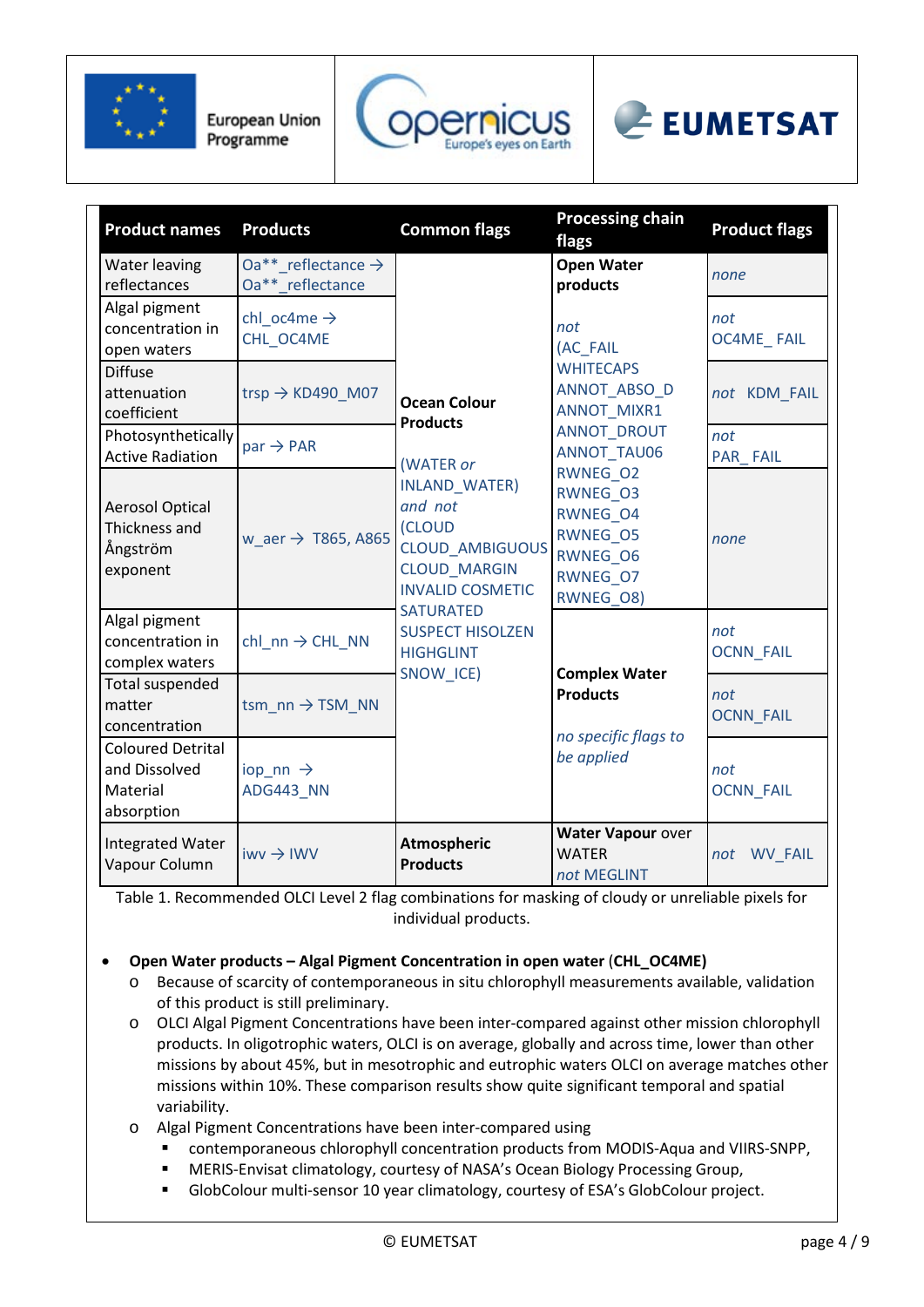





# • **Open Water products – KD490\_M07, PAR, T865, A865**

- Validation of diffuse attenuation coefficient at 490nm is still preliminary. The product has been inter-compared with other missions, similarly to chlorophyll. Across spatial and temporal average, diffuse attenuation compares within 5% in oligotrophic waters to the same product from MODIS-Aqua. The differences gradually increase in mesotrophic and eutrophic waters and have increasing variabilities.
- o OLCI Photosynthetically Active Radiation has not yet been validated due to unavailability of concurrent instantaneous in situ or satellite measurements.
- o Aerosol Optical Thickness and Aerosol Ångström exponent are by-products of the atmospheric correction. These products have not yet been validated.

# • **Complex Water products – CHL\_NN, TSM\_NN, ADG443\_NN**

- o OLCI Complex Water atmospheric correction and water processing have been developed to be applicable in complex waters. It is recommended that these products are used in mesotrophic and eutrophic waters exceeding  $0.1 \text{ mg/m}^3$  in chlorophyll concentration.
- o Because of scarcity of contemporaneous in situ chlorophyll, TSM and CDM measurements during the OLCI mission lifetime, validation of these products is still preliminary.
- o OLCI Algal Pigment Concentrations in turbid waters have been inter-compared against other mission chlorophyll products. In mesotrophic waters, at global and time average, OLCI is about 20% higher than MODIS-Aqua and VIIRS-NPP. In eutrophic waters, OLCI may show lower values than these missions and a significant variability.
- o OLCI Total suspended matter concentration has not yet been validated.
- o OLCI Coloured Detrital and Dissolved Material absorption has shown at global and time average to be within about 10% of the MODIS-Aqua and VIIRS-NPP products with a possible high intercomparison variability.

#### • **System Vicarious Calibration**

- System Vicarious Calibration (SVC) is an integral part of Ocean Colour missions and it has been implemented for OLCI Level-2 products. SVC is a single adjustment to the Top-of-the-Atmosphere absolute radiance level for both NIR and VIS band ranges. For OLCI NIR bands, two methods gave equivalent results: a free log-log fit of aerosol reflectances in 5 NIR bands, and the assumption on a maritime aerosol and a unity gain at 865nm following the method of Franz, *et al.*, 2007. The methods were applied over the South Pacific Gyre and Southern Indian Ocean oligotrophic sites. VIS bands are vicariously calibrated using highest accuracy radiometric in situ Fiducial Reference Measurements (FRM) from dedicated SVC infrastructure (Zibordi *et al*., 2015). Due to the short OLCI time series, a small number of FRM matchups was complemented by additional SVC sources. MOBY, BOUSSOLE and GlobColour marine gyre climatology were used. For NIR and VIS bands, SVC gains have been derived using the Open Water processing chain.
- o The SVC gains applied in Processing Baseline 2.16 are shown in Table 2. Without SVC, OLCI absolute radiometric bias produces significant biases in Level 2 products which many times exceed the mission requirements (S3 MRTD excerpt, 2011). For this release, the SVC gains are applied not only to the Open Water products but also to the Complex Water products because the SVC methodology has not yet been implemented for the Complex Waters processing chain but the SVC gain benefits are evident.

| ۸                                 | 400 | 412.5 | 442.5 | 490                                                                                       | 510 | 560 | 620 | 665 | 673.8 | 681.3 |
|-----------------------------------|-----|-------|-------|-------------------------------------------------------------------------------------------|-----|-----|-----|-----|-------|-------|
| <b>SVC</b><br>$\frac{1}{1}$ gains |     |       |       | $0.9798$   0.9718   0.9747   0.9781   0.9827   0.9892   0.9922   0.9920   0.9943   0.9962 |     |     |     |     |       |       |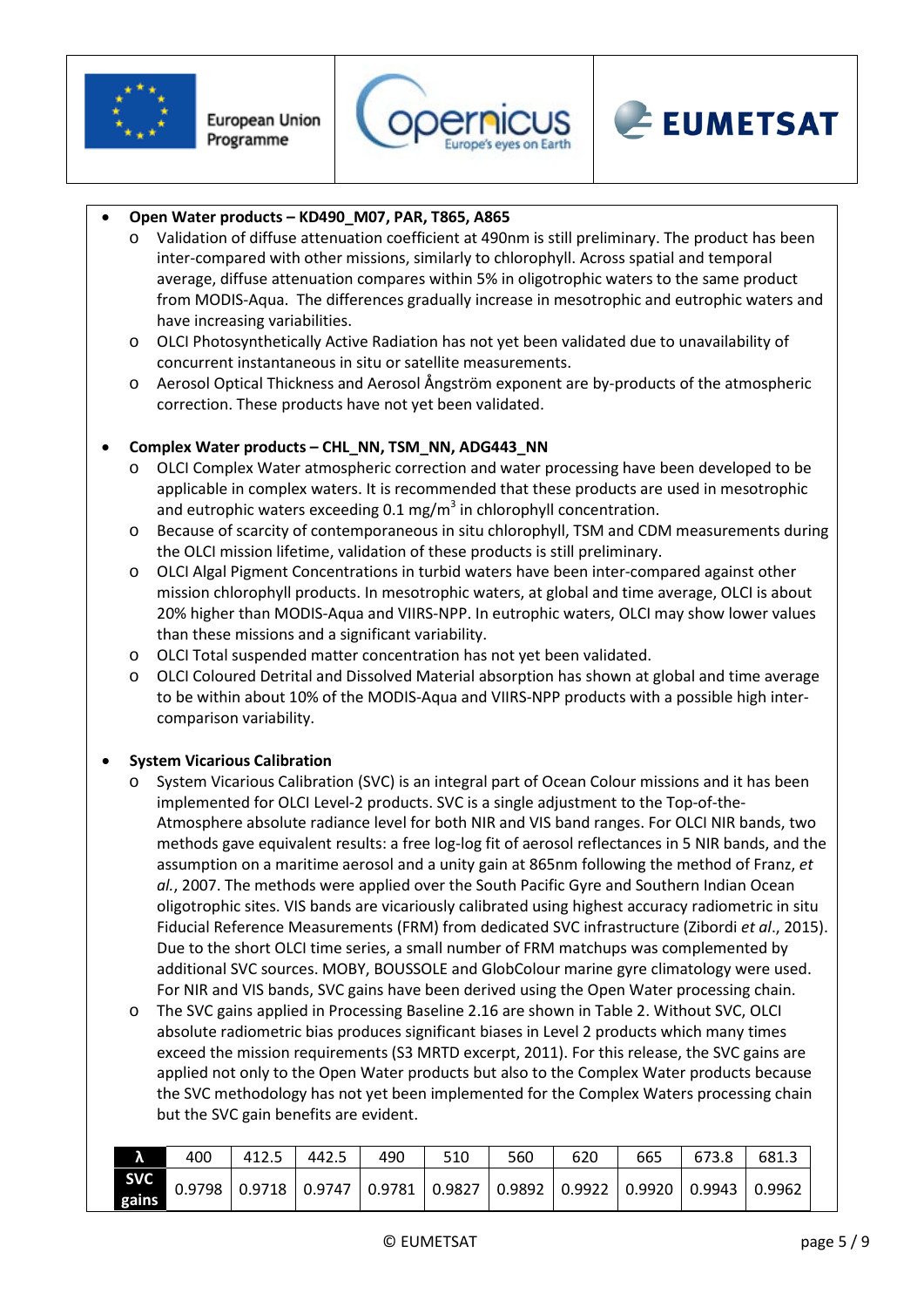





| A                   | 708.8 | 753.8 | 761.3 | 764.4 | 767.5 | 778.8 | 865 | 885   | 900 | 940 | 1020  |
|---------------------|-------|-------|-------|-------|-------|-------|-----|-------|-----|-----|-------|
| <b>SVC</b><br>gains | 0.996 | 1.003 | -     |       |       | 1.005 |     | 0.996 |     |     | 0.914 |

Table 2. OLCI SVC gains applied in Processing Baseline 2.16. Bands in *Italic* are not relevant to SVC.

# • **Atmospheric products – Integrated Water Vapour (IWV)**

- o Over Land
	- General features and structures are well represented. The qualitative agreement is good. IWV fields follow the surface elevation as expected, and the weather conditions (as provided in ECMWF data), e.g. inflow of wet and dry air. The high spatial resolution allows observation of effects, which are not observable with analysis data (e.g. Lee-waves at mountains).
	- Validation of OLCI IWV using the GPS SUOMI network shows a correlation of 0.9 and a rootmean-squared-difference of 2.3 kg/m<sup>2</sup>. There is a systematic overestimation by OLCI of 10%, which leads to a bias of 1.1 kg/m<sup>2</sup>. The bias corrected RMSE is 1.9 kg/m<sup>2</sup>.
- o Over Water
	- General features and structures are well represented. The quantitative agreement between OLCI and ECMWF analysis and is good.
	- Quantitative validation with ground truth is pending.
	- **There is strong overestimation of IWV in the transition from glint to off-glint.**

#### **Known product quality limitations**

Sentinel-3A OLCI Level 2 product limitations are described below.

- **Remaining biases and variability in Level 2 Ocean Colour products**
	- o As summarized in the previous section, OLCI Level 2 Water Leaving Reflectances in the standard ocean colour VIS bands are within the mission requirements, if regionally and time averaged. However, other products may contain meaningful biases.
	- o All Level 2 product quality may show seasonal and regional variability.

#### • **Residual Level 2 flag limitations**

- o OLCI Level 2 flags may still show limitations despite significant improvements and validations, including the cloud flag set: CLOUD, CLOUD\_AMBIGUOUS, CLOUD\_MARGIN. Some examples:
	- clouds may be falsely detected as SNOW\_ICE
	- cloud flag may be TRUE over bright surfaces e.g. sands/coastlines/desserts/salt lakes
	- camera boundaries may be noticeable
	- **some flags may be incorrectly raised in specific situations, such as ANNOT ABSO D,** WHITE\_CAPS
- o It is highly advisable to apply the recommended list of product specific flags to mask cloudy or unreliable pixels.
- **Noise in Level 2 Open Water products**
	- 'Salt and pepper' noise is observable in OLCI Open Water products. The noise affects the quality of products when analysed at high spatial resolutions.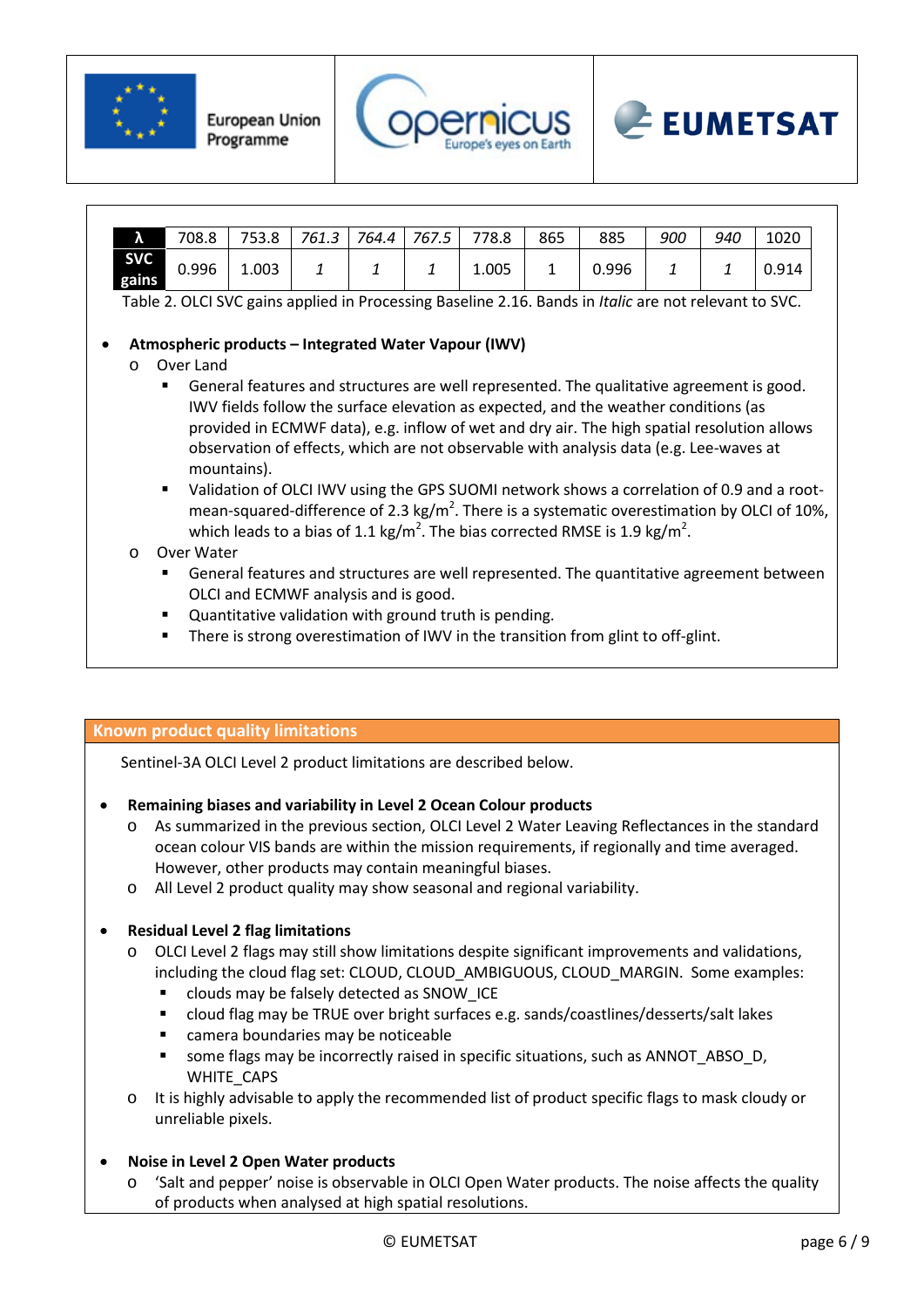





#### • **Use of OLCI Level 2 error products is not recommended**

- o Level 2 per-pixel error products do not include the uncertainty estimate from Level 1 products because it is not yet available.
- o Level 2 error products have not been validated.

#### • **Reduced quality in coastal / turbid areas in Open Water products**

Level 2 Open Water processing applies an adjustment for non-negligible water contribution to NIR reflectances which is called the Bright Pixel Atmospheric Correction (BPAC). This correction experiences frequent failures and may produce unreliable Water Leaving Reflectances values.

#### • **Complex Water products in intertidal areas**

o The classification of intertidal areas into dry-fallen, or slightly water covered areas is not working optimally. The quality flag of the Complex Water products is not always identifying these areas as they look similar to very turbid waters.

#### **Product Availability**

⊠ Copernicus Online Data Access [\(https://coda.eumetsat.int/\)](https://coda.eumetsat.int/)

☒ EUMETCast [\(https://eoportal.eumetsat.int/](https://eoportal.eumetsat.int/))

☒ EUMETSAT Data Centre [\(https://eoportal.eumetsat.int/\)](https://eoportal.eumetsat.int/)

☐ FTP server address login: login password: password

☐ Other

| Product            | <b>EUMETCast</b> | $ODA^*$  | $CODA***$ | <b>EUMETSAT Data</b> |
|--------------------|------------------|----------|-----------|----------------------|
|                    |                  |          |           | Centre               |
| L2 RR Ocean Colour | <b>NRT</b>       | NRT NTC  | NRT. NTC  | NRT NTC              |
| L2 FR Ocean Colour |                  | NRT. NTC | NRT. NTC  | NRT. NTC             |

**\* ODA** is available only for Copernicus Services and S3VT users

**\*\* CODA** is the pilot service Copernicus Online Data Access and is available to all users

#### **User Support**

Please direct questions about OLCI products to the Sentinel-3 User Support desk at:

o **[ops@eumetsat.int](mailto:ops@eumetsat.int)**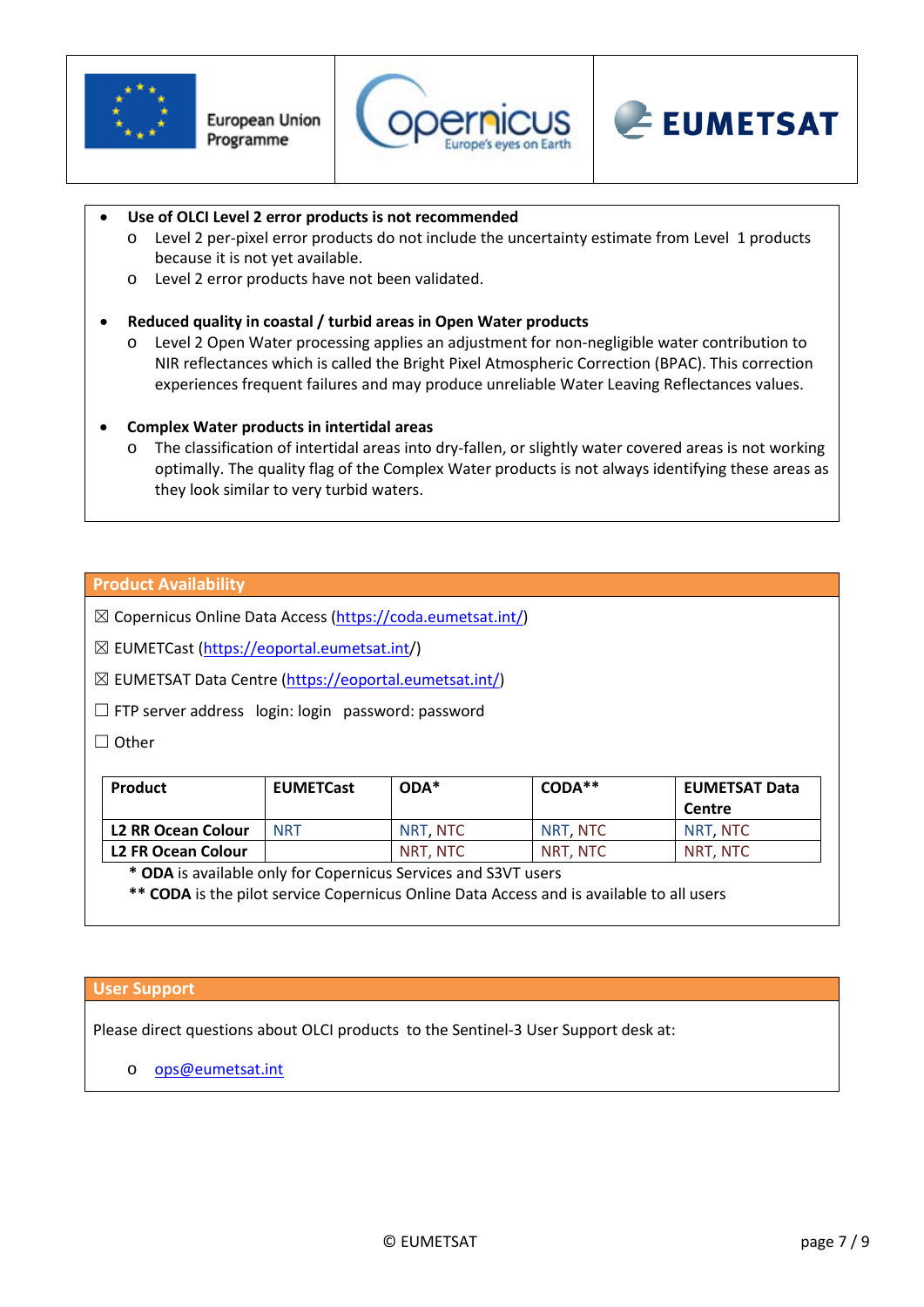



# **References**

Sentinel-3 Mission Requirements Traceability Document (MRTD), C. Donlon, EOP-SM/2184/CD-cd, 2011 <https://sentinel.esa.int/documents/247904/1848151/Sentinel-3-Mission-Requirements-Traceability>

Sentinel-3 OLCI-A spectral response functions (SRF), Sentinel 3 CalVal Team, S3-TN-ESA-OL-660, 2016, [http://wwwc.eumetsat.int/website/home/Data/CopernicusServices/Sentinel3Services/OceanColour/i](http://wwwc.eumetsat.int/website/home/Data/CopernicusServices/Sentinel3Services/OceanColour/index.html) [ndex.html](http://wwwc.eumetsat.int/website/home/Data/CopernicusServices/Sentinel3Services/OceanColour/index.html)

EUMETSAT Ocean Colour website, 2017,

[http://wwwc.eumetsat.int/website/home/Data/CopernicusServices/Sentinel3Services/OceanColour/i](http://wwwc.eumetsat.int/website/home/Data/CopernicusServices/Sentinel3Services/OceanColour/index.html) [ndex.html](http://wwwc.eumetsat.int/website/home/Data/CopernicusServices/Sentinel3Services/OceanColour/index.html)

Bryan A. Franz, Sean W. Bailey, P. Jeremy Werdell, and Charles R. McClain, Sensor-independent approach to the vicarious calibration of satellite ocean color radiometry, App. Optics, vol. 46, no. 22, 5068-5082, 2007.

Giuseppe Zibordi, Frédéric Mélin, Kenneth J. Voss, B. Carol Johnson, Bryan A. Franz, Ewa Kwiatkowska, Jean-Paul Huot, Menghua Wang, David Antoine, System vicarious calibration for ocean color climate change applications: Requirements for in situ data, Rem. Sens. Env., 159, 361-369, 2015.

|                                                                       |                                                                                                                                                                                                                                                         | <b>Resolution</b><br><b>Units</b> |                     |                                     | <b>Goal Accuracy</b>                  |                                          | Prod.          |                       |
|-----------------------------------------------------------------------|---------------------------------------------------------------------------------------------------------------------------------------------------------------------------------------------------------------------------------------------------------|-----------------------------------|---------------------|-------------------------------------|---------------------------------------|------------------------------------------|----------------|-----------------------|
| <b>Name</b>                                                           | <b>Description</b>                                                                                                                                                                                                                                      |                                   |                     | Range                               | Case-1:                               | Case-2                                   | Level          | <b>Delivery</b>       |
| Marine Reflectance (R)                                                | Surface directional reflectance, corrected<br>for $\vert$<br>atmosphere and Sun specular reflection, at all<br>channels except those dedicated to atmosphere<br>absorption measurements, and associated error<br>estimates. (atmospherically corrected) |                                   | $0.3 - 1.2$<br>km   | 0.001<br>$-0.04$                    | $5 \times 10$<br>4                    | $5 \times 10$ - L <sub>2</sub><br>4      |                | <b>NRT</b>            |
| Photosynthetically<br>available radiation<br>(PAR)                    | Quantum energy flux from the Sun in the spectral<br>range 400-700 nm and associated error estimates.                                                                                                                                                    | µmol<br>quanta/<br>m2/s           | $0.3 - 1.2$<br>km   | $\mathbf{o}$<br>1400                | 5%                                    | 5%                                       | L <sub>2</sub> | NRT and<br><b>NTC</b> |
| Diffuse attenuation<br>coefficient (Kd)                               | Diffuse attenuation coefficient for downwelling<br>irradiance, and associated error estimates                                                                                                                                                           | $m^{-1}$                          | $0.3 - 1.2$<br>km   | 0.001<br>$-0.1$                     | 5%                                    | 5%                                       | L <sub>2</sub> | NRT and<br><b>NTC</b> |
| Chlorophyll (Chl)                                                     | Chlorophyll-a concentration, and associated error<br>estimates in coastal and open ocean waters.                                                                                                                                                        | mg/m <sup>3</sup>                 | 0.3<br>$-1.2$<br>km | 0.001<br>$-150$                     | Thresh.<br>%<br>30<br>goal 10<br>%    | Thresh.<br>%<br>70<br>goal<br>10<br>℁    | L <sub>2</sub> | NRT and<br><b>NTC</b> |
| <b>Total Suspended</b><br>Matter (TSM)                                | suspended matter<br>concentration,<br>Total<br>and<br>associated error estimates                                                                                                                                                                        | $g/m^3$                           | $0.3 - 1.2$<br>km   | $0 - 100$                           | Thresh.<br>%<br>30<br>10<br>goal<br>% | Thresh.<br>%<br>70<br>goal<br>10<br>%    | L <sub>2</sub> | NRT and<br><b>NTC</b> |
| <b>Coloured Dissolved</b><br><b>Organic Material</b><br>(CDOM)        | Absorption of Coloured Detrital and Dissolved<br>Material, and associated error estimates, at 443 nm.                                                                                                                                                   | $m^{-1}$                          | $0.3 - 1.2$<br>km   | $0.01 -$<br>$\overline{\mathbf{2}}$ | Thresh.<br>%<br>50<br>goal 10<br>%    | Thresh.<br>%<br>70<br>goal<br>10<br>$\%$ | L <sub>2</sub> | NRT and<br><b>NTC</b> |
| <b>Integrated Water</b><br>vapour column (IWV)                        | Global coverage of total amount of water vapour<br>integrated over an atmosphere column, and<br>associated error estimates over land and ocean<br>(global).                                                                                             | $kg.m^{-2}$ .                     | $0.3 - 1.2$<br>km   | $0 - 50$                            |                                       |                                          | L <sub>2</sub> | NRT and<br><b>NTC</b> |
| <b>Aerosol Optical Depth</b><br>$(AOD(\tau))$ over water at<br>865 nm | Global coverage over water of aerosol load,<br>expressed in optical depth at 865 nm, and<br>associated error estimates.                                                                                                                                 |                                   | $0.3 - 1.2$<br>km   | $O-3$                               | 50%<br>$RD-$<br>118]                  | 10%                                      | L <sub>2</sub> | NRT and<br><b>NTC</b> |
| <b>Aerosol Angstrom</b><br>exponent $(A)$ over<br>water at 865 nm     | Global coverage over water of spectral dependency<br>of the Aerosol Optical Depth with associated error<br>estimates.                                                                                                                                   |                                   | $0.3 - 1.2$<br>km   | $0 - 3$                             |                                       |                                          | L <sub>2</sub> | NRT and<br><b>NTC</b> |

Sentinel-3 MRTD Ocean Colour Requirements excerpt taken from S3 MRTD, 2011.

# **Operational Configuration Ancillary Data Files**

#### **OLCI Level 2 Marine ADFs, IPF-OL-2**

- S3A\_OL\_2\_ACP\_AX\_20160216T000000\_20991231T235959\_20170609T120000\_\_\_\_\_\_\_\_\_\_\_\_\_\_\_\_\_\_\_MPC\_O\_AL\_004.SEN3
- S3A\_OL\_2\_CLP\_AX\_20160216T000000\_20991231T235959\_20170210T120000\_\_\_\_\_\_\_\_\_\_\_\_\_\_\_\_\_\_\_MPC\_O\_AL\_003.SEN3 • S3A\_OL\_2\_OCP\_AX\_20160216T000000\_20991231T235959\_20170609T120000\_\_\_\_\_\_\_\_\_\_\_\_\_\_\_\_\_\_\_MPC\_O\_AL\_003.SEN3
	-